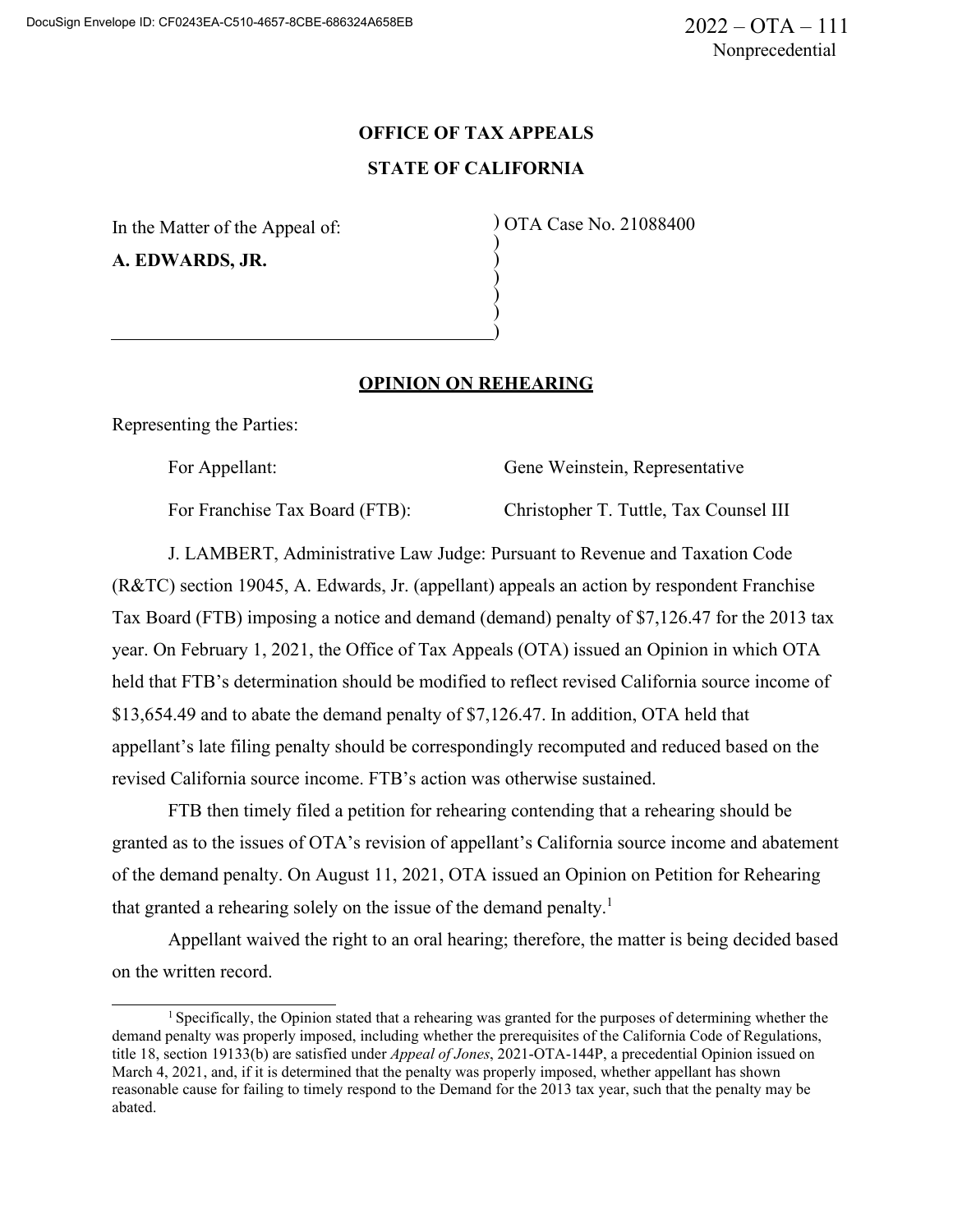#### ISSUES

- 1. Whether FTB properly imposed the demand penalty.
- 2. Whether appellant established reasonable cause for failing to timely reply to the Demand for Tax Return (Demand) for the 2013 tax year.

# FACTUAL FINDINGS

- 1. Appellant, a nonresident of California, did not file a California income tax return for the 2013 tax year.
- 2. FTB received a 2013 California Schedule K-1 from a California S corporation, reporting that appellant received California source income.
- 3. FTB issued a Demand to appellant on May 5, 2015, requiring appellant to, by the due date provided, file a return, provide a copy of the return if already filed, or explain why appellant was not required to file a return.
- 4. FTB's records indicate that on February 24, 2014, appellant provided the address used on the 2013 Demand dated May 5,  $2015<sup>2</sup>$  The Demand was not returned as undeliverable.
- 5. When no response was provided, FTB issued a Notice of Proposed Assessment (NPA) on July 6, 2015, which proposed to assess tax, a demand penalty of \$7,126.47, a late filing penalty, a filing enforcement cost recovery fee, and applicable interest. The NPA was mailed to the same address as the February 24, 2014 Demand.
- 6. Previously, appellant was issued a June 17, 2014 Demand and an August 25, 2014 NPA for the 2012 tax year. Appellant was also issued a March 13, 2013 Request for Tax Return and a May 13, 2013 NPA for the 2011 tax year.
- 7. Appellant filed a protest in response to the NPA. FTB issued a Notice of Action affirming the NPA. Appellant timely appealed to the OTA.
- 8. On February 1, 2021, OTA issued an Opinion in which OTA held that FTB's determination should be modified to reflect revised California source income of \$13,654.49 and to abate the demand penalty of \$7,126.47. In addition, OTA held that appellant's late filing penalty should be correspondingly recomputed and reduced based on the revised California source income. FTB's action was otherwise sustained.

<sup>2</sup> FTB's records also indicate that appellant verified the address on September 15, 2015.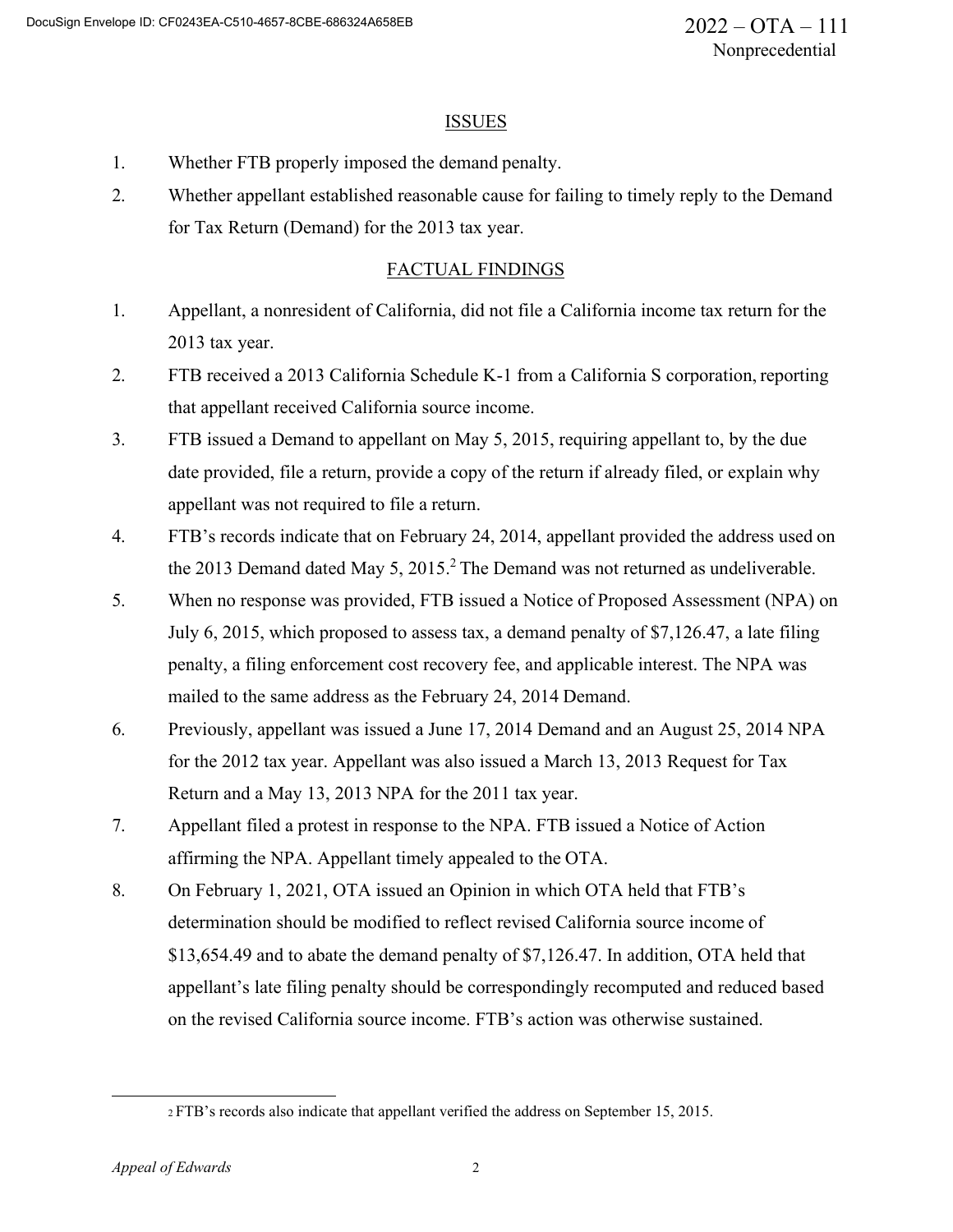9. FTB then timely filed a petition for rehearing, and OTA issued an Opinion on Petition for Rehearing that granted a rehearing solely on the issue of the demand penalty.

## **DISCUSSION**

#### Issue 1: Whether FTB properly imposed the demand penalty.

California imposes a demand penalty on taxpayers for failing to file a return or to provide information upon FTB's demand to do so, unless reasonable cause prevented the taxpayer from complying with the Demand. (R&TC, § 19133.) For individuals, FTB will only impose a demand penalty if: (1) the taxpayer fails to respond to a current Demand; and (2) at any time during the preceding four tax years, FTB issued an NPA following the taxpayer's failure to timely respond to a Request for Tax Return (Request) or a Demand. (Cal. Code Regs., tit. 18,  $§$  19133(b).)

FTB issued a 2013 Demand to appellant on May 5, 2015, but appellant did not provide a response. Therefore, we examine whether the prerequisites of California Code of Regulations, title 18, section 19133(b) are satisfied. For the 2012 tax year, FTB issued a June 17, 2014 Demand and an August 25, 2014 NPA. For the 2011 tax year, FTB issued a March 13, 2013 Request and a May 13, 2013 NPA. Therefore, both the 2011 and 2012 NPAs were for tax years within the four tax years preceding the 2013 tax year at issue (i.e., 2009 through 2012). (Cal. Code Regs., tit. 18, § 19133(b); *Appeal of Jones*, 2021-OTA-144P.) As a result, the prerequisites of California Code of Regulations, title 18, section 19133 are satisfied.

Appellant argues that he moved and did not receive the Demand. R&TC section 18416 provides that any notice mailed to a taxpayer shall be sufficient if mailed to the taxpayer's lastknown address, and the last-known address shall be the address that appears on the taxpayer's last return filed with FTB, unless the taxpayer has provided to FTB clear and concise written or electronic notification of a different address, or FTB has an address it has reason to believe is the most current address for the taxpayer.

FTB's records indicate that on February 24, 2014, appellant provided the address used on the 2013 Demand dated May 5, 2015, and the Demand was not returned as undeliverable.<sup>3</sup> Therefore, the 2013 Demand was mailed to appellant's last-known address. (See R&TC, § 18416; *Appeal of Halaburka* (85-SBE-025) 1985 WL 15809.) We also note that appellant

<sup>3</sup> FTB's records also indicate that appellant verified the address on September 15, 2015.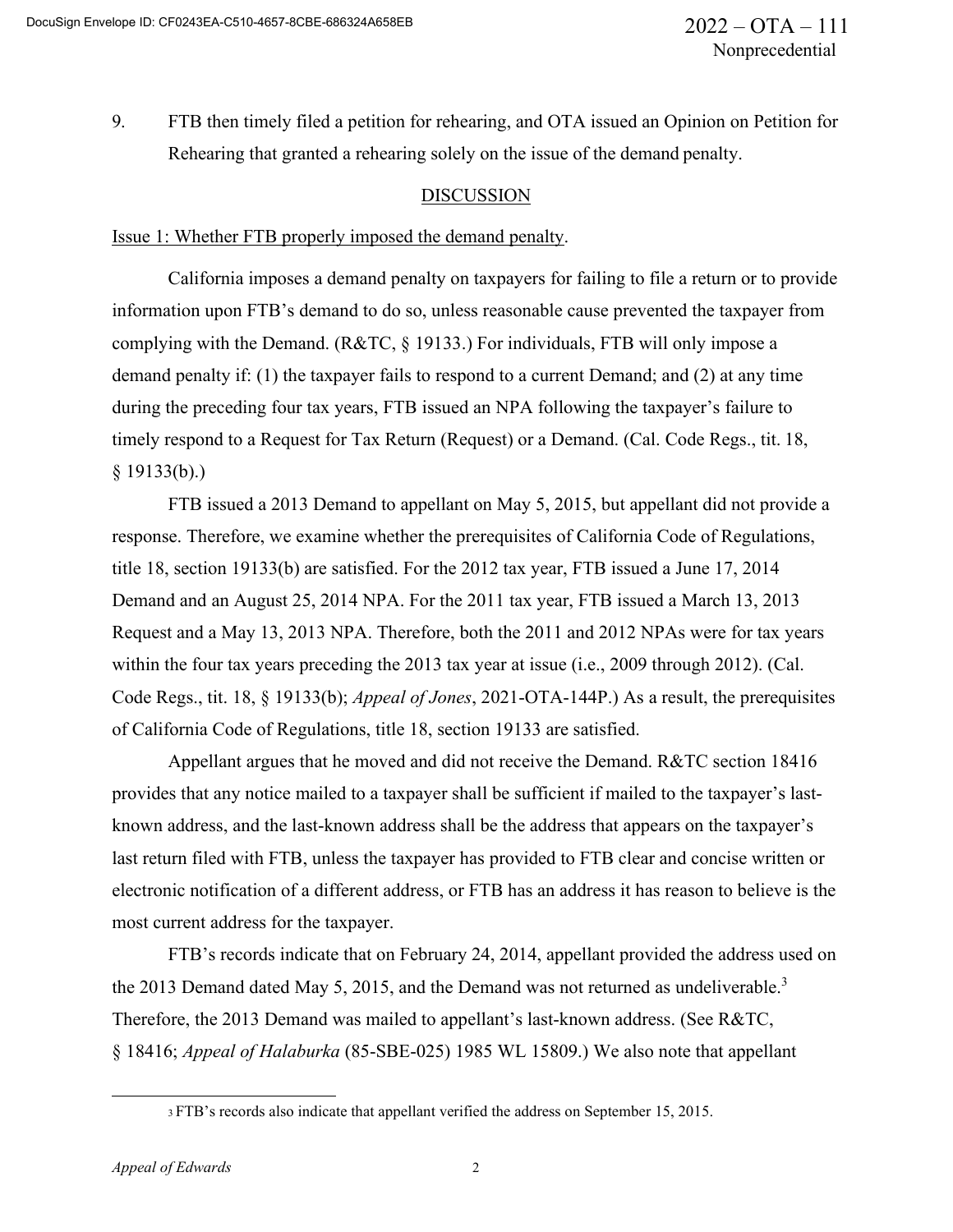received the subsequent NPA and mailed a timely protest of the NPA using the same address, which shows that appellant received mail at that address and that this address did not change after the mailing of the Demand. As such, appellant has failed to show that he did not receive FTB's Demand for the 2013 tax year. (See *Appeal of Halaburka*, *supra*.) Therefore, we find that the 2013 Demand was sufficient, and that the demand penalty was properly imposed.

However, the amount of demand penalty should be recomputed and reduced based on the revised California source income of \$13,654.49 as determined in OTA's Opinion issued on February 1, 2021.

Issue 2: Whether appellant established reasonable cause for failing to timely reply to the Demand for the 2013 tax year.

To establish reasonable cause, a taxpayer must show that the failure to timely respond to the Demand occurred despite the exercise of ordinary business care. (*Appeal of Jones*, *supra*.) The taxpayer's reason for failing to respond to the Demand must be such that an ordinarily intelligent and prudent businessperson would have acted similarly under the circumstances. (*Ibid*.)

Appellant argues that he did not receive the Demand because he moved and travelled often, including internationally. However, as previously noted, the 2013 Demand was sent to appellant's last known address and is valid and sufficient. In *Appeal of Schwyhart* (75-SBE-035) 1975 WL 3519, the Board of Equalization held that reasonable cause was not found where the taxpayer who had moved argued that the Demand was not sent to him by a friend with whom he had an informal arrangement to forward his mail. In this case, we find that appellant's travel is insufficient to find reasonable cause, as the standard of ordinary business care requires that taxpayers take adequate steps to ensure that they receive their mail. (*Ibid*.) Therefore, we find that appellant has not established reasonable cause for failing to timely respond to the Demand.